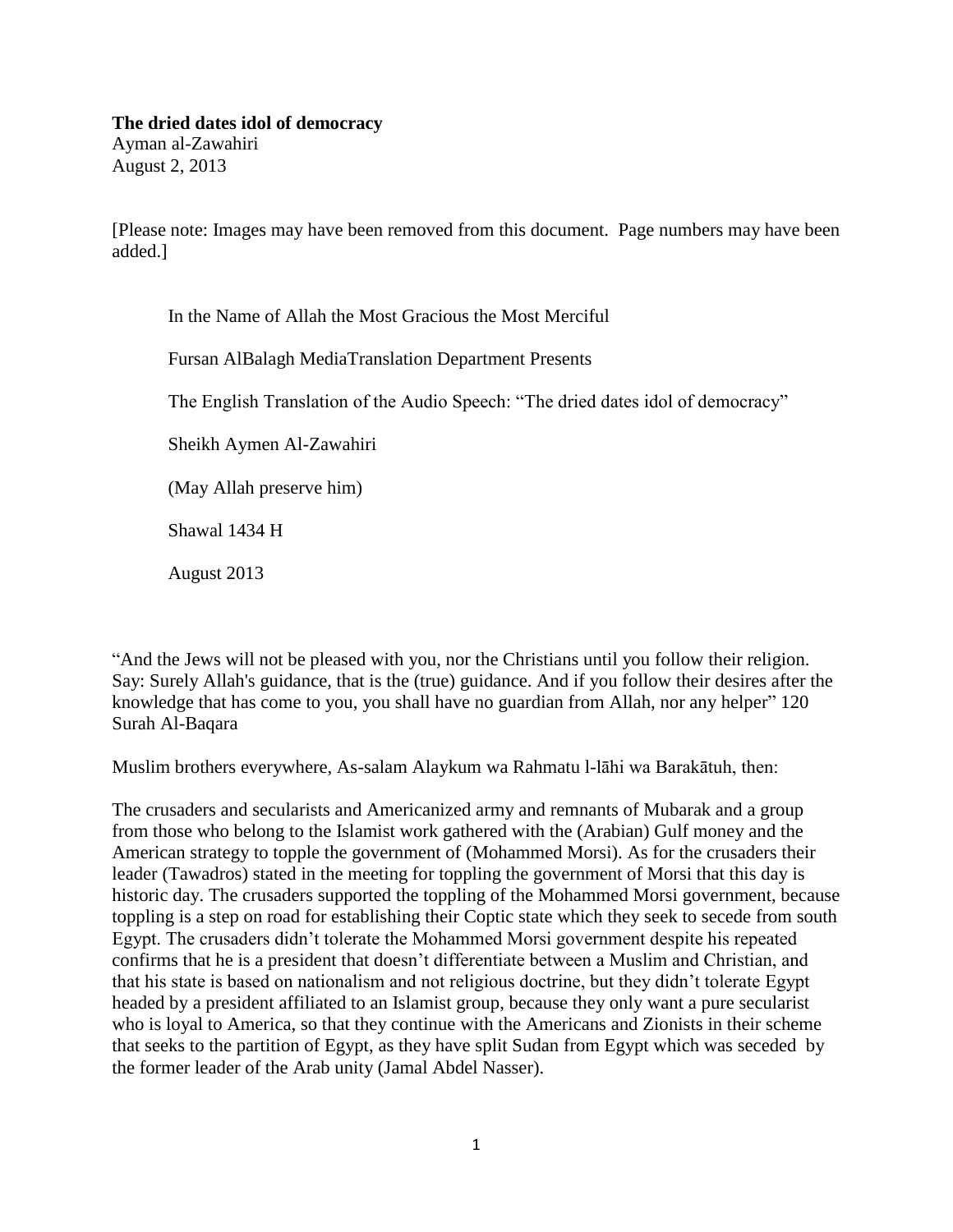As for the secularists their leader Mohamed El-Baradei came to declare in that celebration the necessity for national reconciliation, which means the necessity to condone the crimes of Mubarak and his remnants who financed the campaign of the opposition against Mohammed Morsi government. El-Baradei the envoy of the American providence and the beggar for international posts and the complicit for the occupation of Iraq in order to continue in his post. The secularists who made the democracy idol from dried dates then they ate it to topple Morsi government, and forgot democracy, elections and peaceful transfer of authority and all the myths which they deceive with it the fools, and resorting to the Americanized military to get them to power after they failed to reach it through ballot boxes which they sanctify. They resorted to the Americanized military to topple the Egyptian constitution which still establishes for the national secular state just for the presence of some phrases that tend slightly towards the possibility for the partial implementation of some Sharia rulings, they didn't tolerate that and their democracy didn't accommodate it, so they chose the military transfer of authority.

What are the secularists offering to Egypt?

They offer to them Mohamed El-Baradei the destroyer of Iraq, to complete his destructive function in Egypt. Hans Blix presented his resignation Chief Inspector of the Atomic Energy Agency, when America invaded Iraq, but Mohamed El-Baradei couldn't and didn't want to act with this pride and this self respect, because he wished to continue in the post and enjoy its advantages to the last day. And when his period ended in the agency they sent him to Egypt in another mission, and unfortunately what is ludicrous is that the Ekhwan are the ones who offered him the popular support for his campaign against Mubarak, so they harvested today the fruit they planted yesterday, as Al-Mutanabi said:

(Arabic poetry)

In Egypt there are many comics but it is laughing like crying

What are the secularists offering to Egypt also?

They offer to them Hamdeen Sabahi the descendant of Nasserism, to repeat to them the defeat of 1956 and the setback of 1967, and the detentions of torture, and the trails of El-Digawy, and the corruption of the intelligence, and the immorality of Abdel Hakim Amer and Berlenti Abdul Hamid and Warda Al-Jazairia, and the oppression of Shams Badran, and Hamza Al-Bassiouny. And unfortunately what is ludicrous is that the Ekhwan are the ones who allied with Hamdeen Sabahi in the parliamentary elections.

And the secularists offer to Egypt Amr Moussa the clerk of Mubarak the flatterer who ascends the career ladder to the last breath.

And the secularists offer to Egypt the Wafd Party which came to power on the spears of the British forces in February 1944, and it came today on the spears of the military of America in 2013.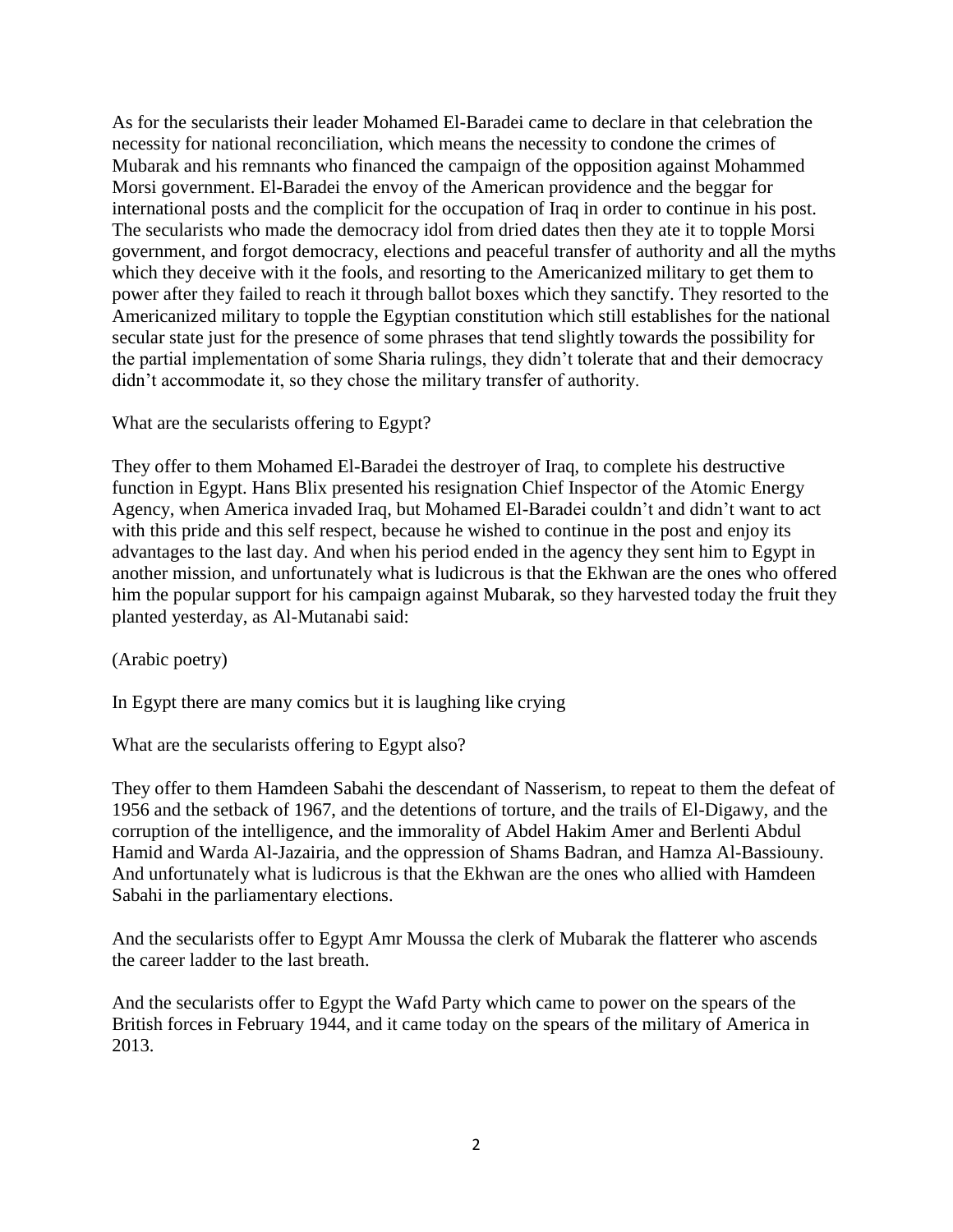As for the Americanized army which was raised by America with its aid, courses, penetration and maneuvers, and bought its commanders to execute its orders and protect its interests and preserve the security of its protégé Israel. And which was used by Mubarak a tool to suppress the Islamist movement, and its military courts issued more than 100 death penalty against the Muslims. And which is a participant in the American military system so it provides for the Americans bases, warehouses and facilities of provisioning and supplying petrol, and it participates in their trainings and maneuvers, including the Operation Bright Star where America and its allies train to invade Egypt from sea to reach Cairo to topple any Islamic rule established in it. And from the airports of the Egyptian army the warplanes of the crusade set out to strike Afghanistan and Iraq. And the Egyptian army participated with units from its forces in the crusade against Afghanistan. And the Egyptian army is the one besieging Gaza, and destroys the smuggling tunnels over those who work in it. And the Egyptian army is the one used by America today as it uses the army in Pakistan and Turkey to control the local politics from behind a curtain then by scandalous interference if it was necessary, as what happened in the recent military coup in Egypt against Mohammed Morsi government.

As for the remnants of Mubarak, they are the ones who financed the campaign of the opposition against Mohammed Morsi led by Ahmed Shafik from the Emirates, and from them was Abdulmajeed Mahmud the man of all eras, the tongue of the torturers and their pen and horn, who quickly returned to carry out his same dirty mission which he carried out in the time of Hosni Mubarak since he was raised in the State Security Prosecution and trained there well to protect the state of Mubarak who was pleased from him and remained to promote him until he reached the post of Public Prosecutor.

And from them was Sheikh of Al-Azhar whom we inherited from the corrupt inheritance of Mubarak, so he was ready to support the military coup of the Americanized as he have supported Mubarak before and gave Fatwa of prohibition of demonstrating against him.

Unfortunately, agreed with those a group of people affiliated to the Islamist work which always gave concessions one after another, so they accepted to get engaged in political activity on the basis of the governance of the masses after it considered that a Kufr and Shirk, then it conceded once again and accepted to form a party on the basis of the parties law which prohibits the forming of a party on religious basis, so they accepted to remove the "religious" status from their party, then they conceded a third time when they accepted the treaties with Israel and normalization with it and confirmed their adherence it and not to break it, then they conceded a fourth time when they recognized a secular constitution established on the basis of secularism and governance of the masses and nation-state, then conceded a fifth time when they participated with the Americanized army, secularists, crusaders and remnants of Mubarak in the coup against the democratic political work which they justified under the claim of necessity, and contributed in killing that constitution which they boasted about in order to please the Americanized military, so they example was like who claims necessity to trade in alcohol under the pretext of his need to treat his son who is about to die or to build his dilapidated house, then we are surprised that he participated in killing his son and participated in demolishing his house, then after all that he continues to trade in alcohol! Like his claims weren't to clarify the necessity but rather the purpose was justifying the continuation.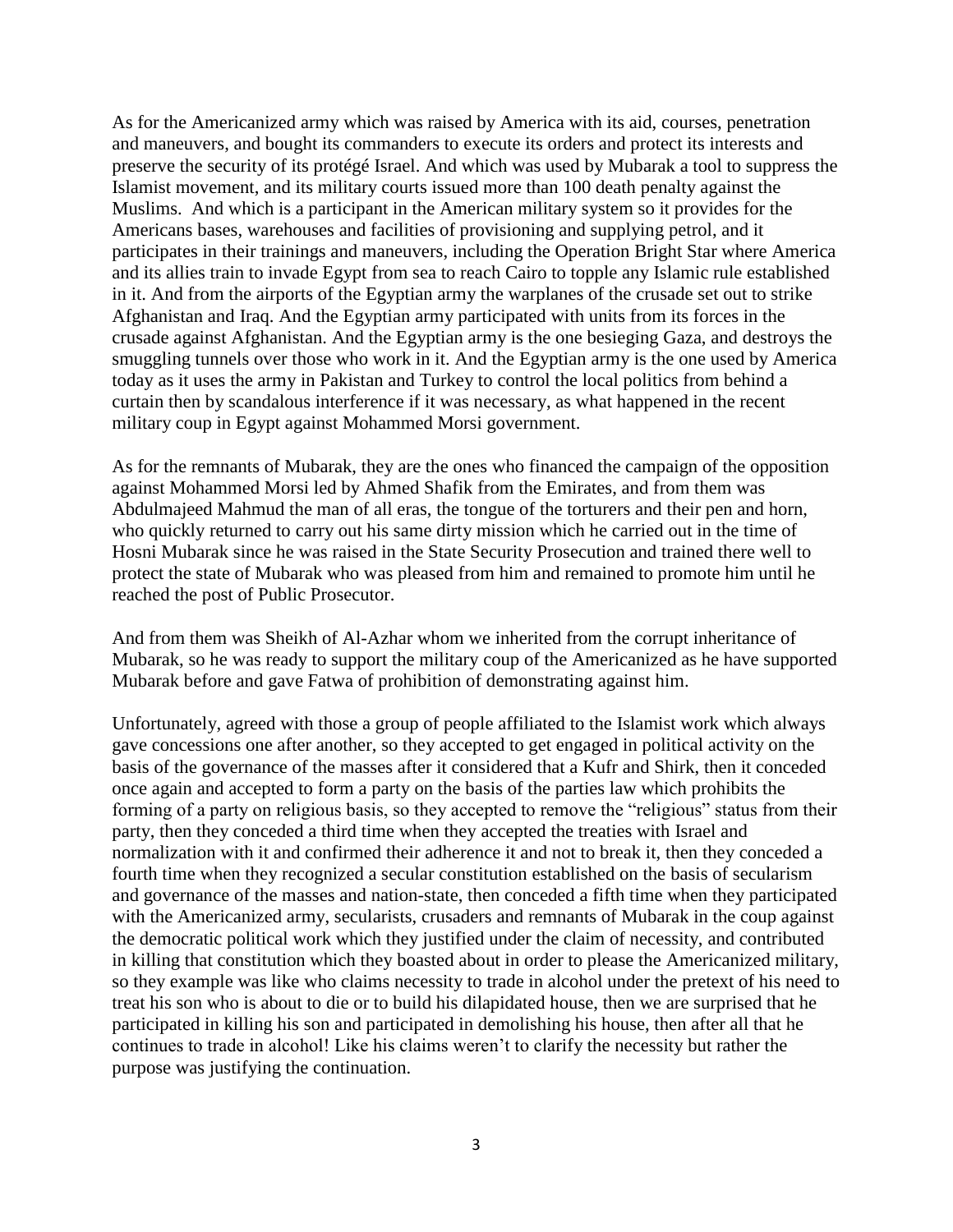The government of Mohammed Morsi wasn't attacked because it is the government of Ekhwan, but rather to attack any Islamist approach. The Ekhwan government sought to please America and secularists as much as it could, but they weren't pleased from it or trust it, because they didn't forget the slogan of the Ekhwan: "Jihad is our way; and dying in the way of Allah is the highest of our aspirations", the Ekhwan abandoned this slogan and replaced it with the Slogan: "Islam is the solution", but the crusaders and secularists didn't forget it.

What happened is the biggest proof for the failure of taking the way of democracy to reach to the ruling with Islam, and what happened wasn't preceded in its enormity and ugliness, it is bigger and worst from the failure in Algeria and Palestine, this time the Ekhwan reached to head of the republic and government, and gained most of the representative and Shura Council, but despite of all that they were removed from power by force. That's why I send an advice to who supported the Morsi government so I say to them:

In the beginning, we have to recognize that legitimacy isn't in elections and democracy, but legitimacy is the Sharia, since who is outside the Sharia is out of the legitimacy, and the subordinate to the rulings of the Sharia is obedient and concordant with the legitimacy. The legitimacy which you should defend and adhere to is the governance of the Sharia and its supremacy over all the constitutions and laws. And legitimacy isn't the electing of Morsi as president of the republic as a head of for a nationalist secular state that believes in national belonging, governance of the masses, and the borders of Sykes-Picot and Lord Kitchener, and denies the governance of the Sharia and brotherhood of Islam, and unity of the Muslim lands. We have engaged in all elections and referendums and won them either they were constitutional or parliamentary or presidential, despite of all that they removed you from government and didn't accept you. You gave up the implementation of the Sharia and accepted citizenship, civil state, national association and governance of the people, and glorified the corrupt manmade judiciary, and recognized the sovereignty of the corrupt laws, and despite of all that they didn't accept you. You agreed to respect the international treaties and the agreements of surrender with Israel and security treaties with America, despite of all that they rejected you. You forget that democracy is an exclusive privilege to the West and who belongs to Islamist work isn't allowed no matter how much they offered from concessions to enjoy its fruits except with one condition: to be a slave to the West in his ideology, work, politics and economy.

You overlooked two very serious matters in the conflict:

First: it is the ideological nature of the conflict, which is a conflict between Kufr and Iman, between submitting to the governance of Allah Almighty or submitting that to other than Allah, and it is not a conflict between political parties joined by national association.

The second matter which you overlooked: is the real nature of the conflict, it isn't a conflict between the competing national parties, but it is a conflict between the crusade and Zionism on one side and Islam on the other side.

If in the beginning of the revolution you gathered all the workers of Islam on the demand for implementing the Sharia, and on the demand of resisting the normalization of Israel, and the demand to get rid of the corrupt judiciary and the Americanized military authority and the